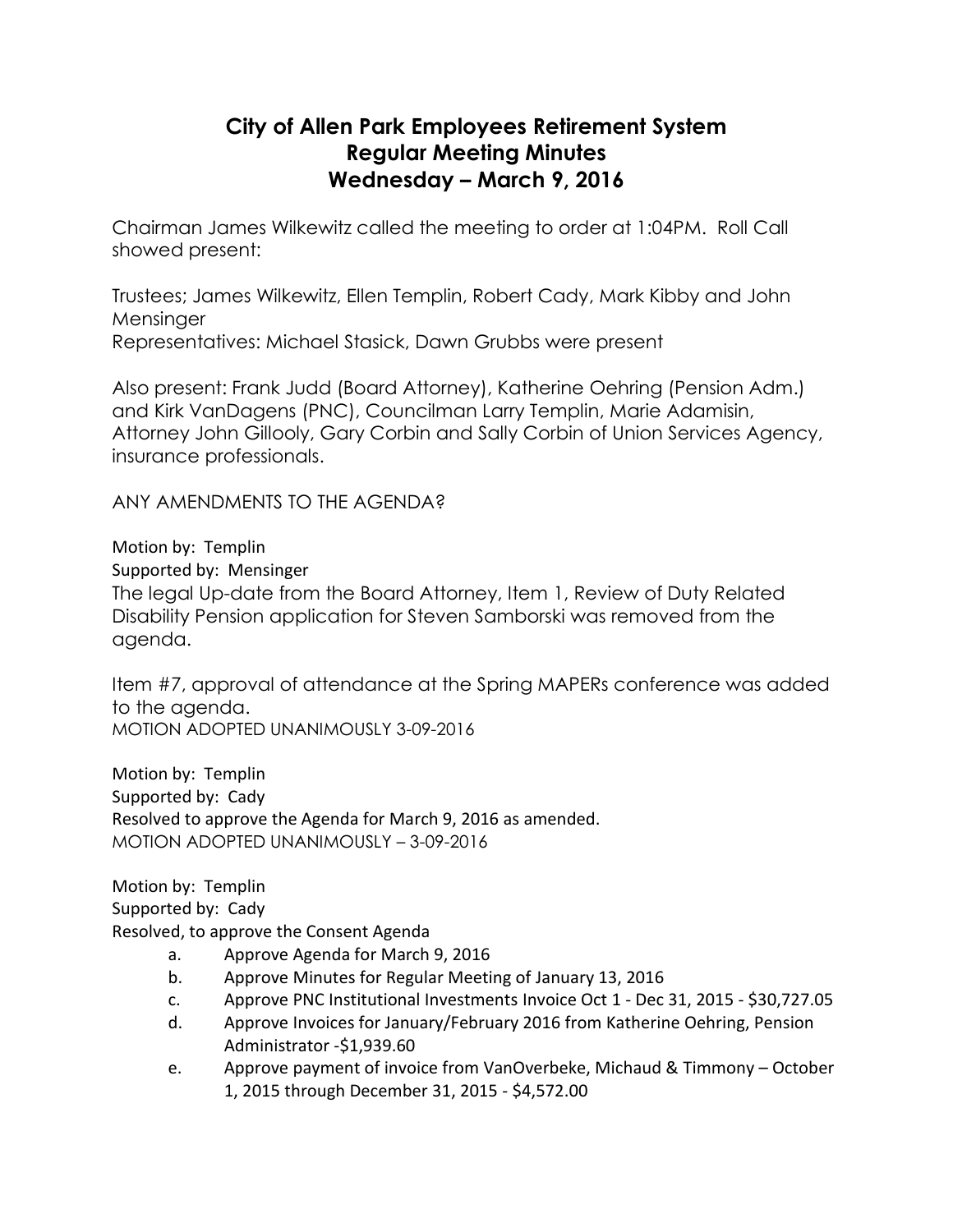## f. Update of Employer Contributions attached for your review MOTION ADOPTED UNANIMOUSLY – 3-09-2016

Motion by: Templin Supported by: Mensinger There was a motion to go into closed session to be updated by Special Council regarding the Trudel Litigation at 1:10 pm. MOTION ADOPTED UNANIMOUSLY – 3-09-2016

Motion by: Templin Supported by: Mensinger A motion to return to open session was heard at 1:20pm MOTION ADOPTED UNANIMOUSLY – 3-09-2016

Motion by: Mensinger Supported by: Templin Resolved to accept PNC Institutional Investment Report – Kirk VanDagens MOTION ADOPTED UNANIMOUSLY – 3-09-2016

Motion by: Cady

Supported by: Templin

Fiduciary Liability Insurance quote discussion with Ms. Sally Corbin of Union Services Agency. Following the discussion and reviewing the rates it was decided by the board to approve the option with Euclid Vanguard with a \$10,000,000 limit, Option 2, Indemnifiable and Non-Indemnifiable coverage at an annual cost of \$21,469. This premium was later reduced to \$19,322.

MOTION ADOPTED UNANIMOUSLY – 3-09-2016

A discussion was held by the Board as to the members that are considered active as of March 9<sup>th</sup>, 2016. Proposed Ordinance #01-2016 has been approved by City Council and was scheduled to be approved by RTAB prior to the Regular Pension Board meeting of March 9, 2016. Due to inclement weather, the RTAB meeting was rescheduled to be held the day after the pension meeting of March 9, 2016. Because of this meeting change, the members of the board did not change until the day after the meeting. At the next meeting, the Mayor will have appointed to members and the Fire Department will have a voting member, Michael Stasick. Mark Kibby, the City Administrator will no longer be on the Pension Board.

Motion: Templin

Support: Kibby

Resolved, to approve attendance at the Spring MAPERS Conference in May 2016 at the Soaring Eagle Casino in Mt. Pleasant. Chairman Wilkewitz advised all members and others associated with the Pension Board to attend MAPERS conferences because of the educational benefits. MOTION ADOPTED UNANIMOUSLY – 3-09-2016